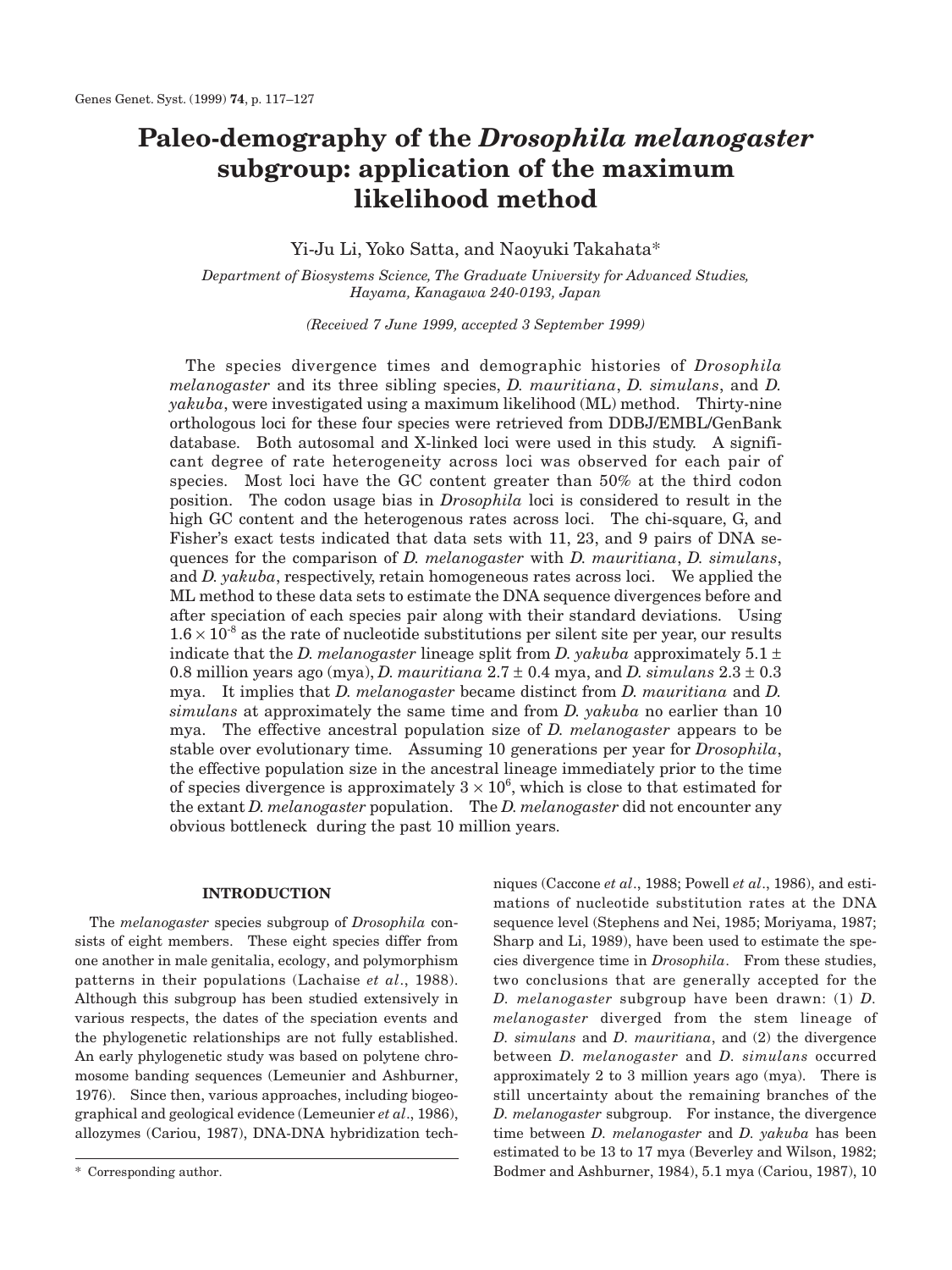mya (Lachaise *et al*.,1988), 7.2 mya (Sawyer and Hartl, 1992), and 6.1 mya (Russo *et al*., 1995). If we take the divergence time between *D. melanogaster* and *D. simulans* as 2 to 3 mya, the above estimates indicate that the possible divergence time between *D. melanogaster* and *D. yakuba* ranges from two- to eight-fold of that between *D. melanogaster* and *D. simulans*. Given this range, *D. yakuba* could be either a closely- or distantly-related outgroup of the *D. melanogaster* trio. It is, therefore, necessary to re-examine the divergence time between *D. melanogaster* and *D. yakuba.*

Ancestral polymorphism is receiving some attention in phylogenetic studies. Various studies have shown that the topology of molecular phylogenetic trees can differ from locus to locus (Nei, 1987). Gene trees differ from species trees because genes sampled from different species must have diverged prior to the speciation event. One source of discrepancies between gene trees and species trees is ancestral polymorphism. Therefore, to estimate the species divergence time accurately, the DNA sequence divergence accumulated before speciation should be excluded (Takahata *et al*., 1995; Takahata and Satta, 1997). In contrast, the conventional method simply takes the average of DNA sequence divergences across loci for a pair of species to estimate their divergence time. When the ancestral polymorphism is substantial, the species divergence time obtained by the constant conventional method is overestimated. Given the nucleotide substitution rate per site per year and the assumption of neutrality, the effective ancestral population size is the only parameter that affects ancestral polymorphism. A comparison of demographic histories between the ancestral and extant populations may clarify how the polymorphism has changed through the evolutionary history. Thus, the effective ancestral population size is an important parameter for phylogenetic as well as demographic studies.

In *Drosophila* and most other species, the effective population size has been investigated primarily for extant organisms (Fuerst *et al*., 1977; Zouros, 1979; Nei and Graur, 1983; Sawyer and Hartl, 1992; Hamblin and Aquadro, 1996). Few studies have addressed the effective ancestral population size. For instance, Wakely and Hey (1997) determined that the effective population size of the ancestor of *D. simulans* and *D. mauritiana* was intermediate between those of these descendants. For other species pairs even within the *D. melanogaster* subgroup the effective ancestral population sizes have not been investigated.

Here, we applied the maximum likelihood method (ML) of Takahata and colleagues (Takahata *et al*., 1995; Takahata and Satta, 1997) to three pairs of species: *D. melanogaster*-*D. mauritiana*, *D. melanogaster*-*D. simulans*, and *D. melanogaster* -*D. yakuba* for which reasonable amounts of DNA sequence data are available. The ML method separates DNA sequence divergences into two categories: before and after species divergence. The former can be used to estimate the effective ancestral population size and the latter the species divergence time. The silent sites and silent substitutions are used in our analysis, because they are considered to close to neutrality assumed in the ML method. Our purpose here is three-fold: to decipher a part of evolutionary history of the *D. melanogaster* subgroup by estimating the current and historical population parameters, to examine the power of the ML method, and to test the constancy of the silent substitution rate across loci.

## **MATERIALS AND METHODS**

We surveyed DDBJ/EMBL/GenBank database and retrieved DNA sequences for orthologous nuclear genes that are available in any species pair for *D. melanogaster*, *D. mauritiana*, *D. simulans*, and *D. yakuba*. Of these, *Adhr* and *Gpdh* in the category of *D. yakuba* are actually from *D. teissieri* (Table 1). They are included since *D. yakuba* and *D. teissieri* are considered to form a monophyletic group within the *D*. *melanogaster* subgroup (*e. g*. David and Capy, 1988). The loci in *D. teissieri* and *D. yakuba*, therefore, should have approximately the same amount of sequence divergences to other members of the *D. melanogaster* subgroup. The sequences of the histone 3 (*H3*) gene are from Dr. Matsuo (Tokushima University, Japan, data unpublished). When there are more than one sequence for a locus, we selected one at random from each species. The chromosome location and the accession number are listed in Table 1. The abbreviation of a locus designation is based on FlyBase. We used coding regions only for all sequences except *cecropin A2 (Cec-A2)*, *B (Cec-B)*, and *C (Cec-C)* for which we included introns. Genes with short lengths (less than 200 bp) or with unknown starting codon positions in the data file were excluded. All orthologous sequences were aligned first by ClustalW (Thompson *et al*., 1994) and then followed by manual improvement by eye. Because an accurate sequence alignment is a prerequisite, genes with uncertain alignments were discarded. In the final data set, we compiled 14, 31, and 16 pairs of DNA sequences for the comparison of *D. melanogaster* with *D. mauritiana*, *D. simulans*, and *D. yakuba*, respectively.

**Maximum likelihood method.** Under an assumed distribution of nucleotide substitutions per unit time, a probability model of the number of nucleotide substitutions at a locus can be obtained. Given the observed data, the probability model can be interpreted as a likelihood function of the parameters in the model. The following log likelihood equation (Takahata *et al*., 1995; Takahata and Satta, 1997) was derived under the assumption that nucleotide substitutions per unit time follow the Poisson distribution,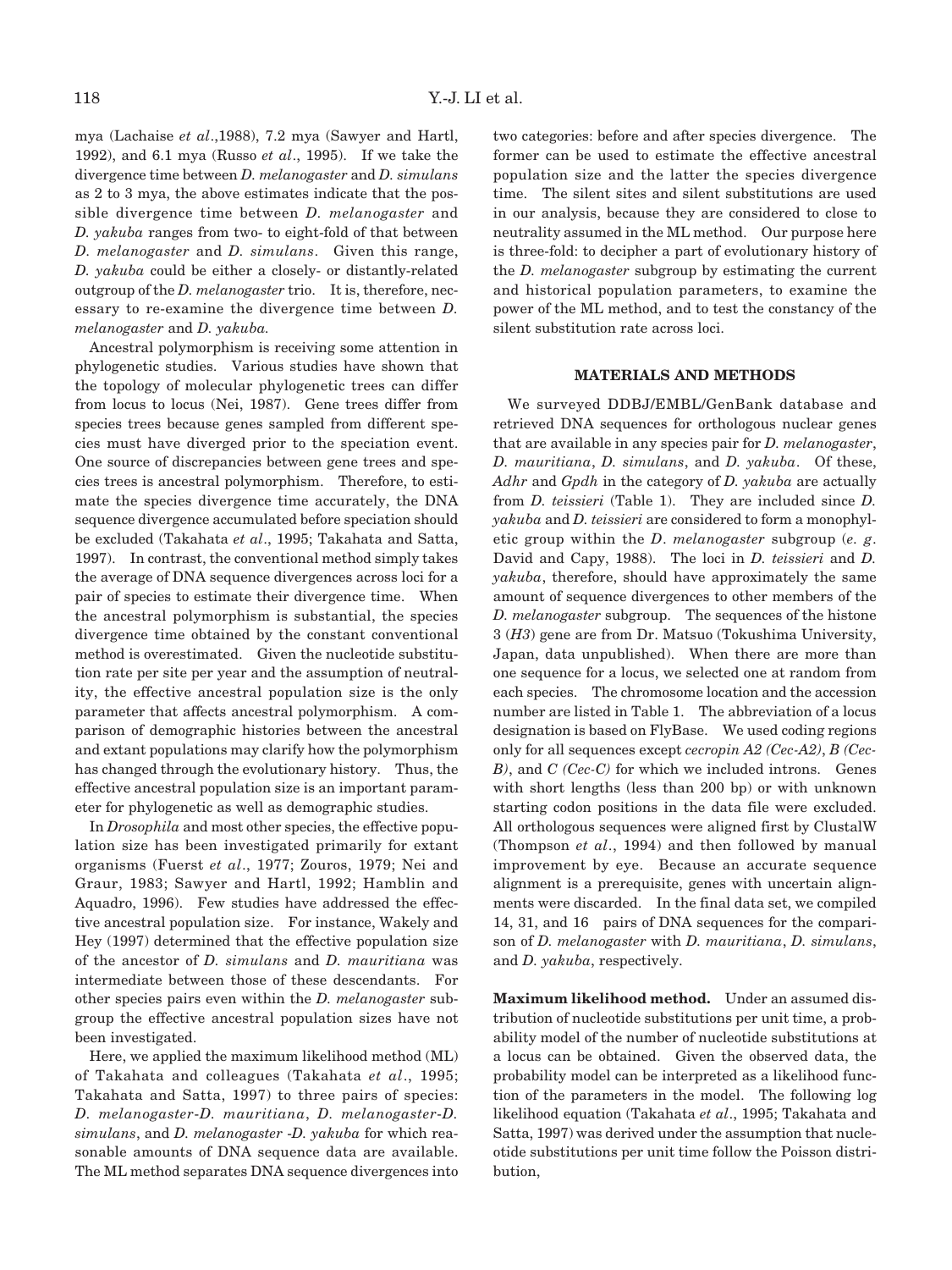| Chromosome  | Gene               | D. melanogaster | D. mauritiana | D. simulans   | D. yakuba<br>(D. teissieri) |
|-------------|--------------------|-----------------|---------------|---------------|-----------------------------|
| $\mathbf X$ | Cyp4D1             | AF016992        |               | AF017005      |                             |
|             | Cyp4D2             | X75955          |               | AF017019      |                             |
|             | Pgd                | M80598          |               | U02288        |                             |
|             | Per                | L07817          | L07816        | L07832        | X61127                      |
|             | $\bar{V}$          | M34147          |               | U27204        |                             |
|             | Zw                 | L13880          |               | L13875        | U42750                      |
|             | W                  | X51749          |               | U64875        |                             |
|             | Nullo              | X65444          | U64710        | U44733        | U44732                      |
|             | Ac                 | M17120          |               | X62400        |                             |
| II.         | $Adh% \mathcal{A}$ | M17827          | X63953        | X57364        | X57370                      |
|             | Adhr               | X98338          |               |               | (X54118)                    |
|             | $Amy-d$            | L22734          | D17729        | D17733        | D17737                      |
|             | $Amy-p$            | L22725          | D17730        | D17734        | D17738                      |
|             | Amyrel             | AF022713        | U96157        | U96159        | AF039561                    |
|             | Gpdh               | J04567          |               |               | (U47809)                    |
|             | Dipt               | AF019020        | AF019035      |               |                             |
|             | Dpp                | U63857          |               | U63854        |                             |
|             | Ref2p              | X16993          |               | U23930        |                             |
|             | Sala               | X57474          |               | M21227        |                             |
|             | Fbp2               | S57693          |               | AF045786      |                             |
|             | Pgi                | U20573          |               | L27552        | L27685                      |
|             | Mst26Aa            | X70888          | X70898        | X70899        |                             |
| III.        | GstD1              | X14233          | M84581        | M84577        | M84580                      |
|             | Hsp82              | X03810          |               | X03811        |                             |
|             | Sod                | X17332          |               | X15685        |                             |
|             | Tra                | M17478          |               | X66930        |                             |
|             | Est <sub>6</sub>   | M33780          | L10671        | L10670        |                             |
|             | Act88f             | M18826          |               | M87274        |                             |
|             | Sry-alpha          | X03121          | U64715        | U64718        | U64719                      |
|             | $Cec-A2$           | AF018978        |               |               | AB010798                    |
|             | $Cec-B$            | AF018994        | AF019006      |               |                             |
|             | $Cec-C$            | AF019007        | AF019019      |               |                             |
|             | Hb                 | DMU17742        |               |               | AJ0053576                   |
|             | Mlc1               | L37313          | L49006        | L49010        | L49007                      |
|             | Tpi                | X57576          |               | U60861        | U60870                      |
|             | Gld                | M29298          |               | U63324-5      |                             |
|             | $Lsp1$ -gamma      | AF016033        |               | AF016034      |                             |
|             | H3                 | $\ast$          | $\frac{1}{2}$ | $\frac{1}{2}$ | $\ast$                      |

Table 1. A list of gene names and their accession numbers.

\* Gift sequences from Dr. Y. Matsuo of Tokushima University, Japan.

$$
L(x,y) = \sum_{i=1}^{m} \left[ -n_i y - \ln(1+n_i x) + \ln \sum_{d=0}^{K_i} \frac{(n_i y)^d}{d!} \left( \frac{n_i x}{1+n_i x} \right)^{K_i - d} \right],
$$
 (1)

where  $K_i$  and  $n_i$  are the number of silent nucleotide substitutions and silent sites at locus *i*, respectively, and *m* is the number of loci. Two parameters, DNA sequence divergence before speciation (*x*) and that after speciation (*y)*, can be estimated by maximizing Equation 1. Their standard deviations were obtained from the inverse of the expected information matrix (Casella and Berger, 1990; Weir 1996). The estimated  $x$  and  $y$  are expected to equal *4Nrg* and *2rt*, respectively, where *g* is the generation time and *r* is the rate of nucleotide substitutions per silent site per year. The estimated effective ancestral population size  $(N)$  and the divergence time  $(t)$  can be estimated by

$$
\hat{N} = \frac{\hat{x}}{4rg} \text{ and } \hat{t} = \frac{\hat{y}}{2r}.
$$
 (2)

Before applying this ML method, data should be examined for agreement with the assumption of rate homogeneity across loci. Genes with very different evolutionary rates will increase the variance of silent substitutions, which will lead to an overestimation of the effective ancestral population size and an underestimation of the species divergence time. It is noted that the ML method can be applied to each pair of species independently as long as the rate homogeneity across loci is held. Therefore, the locus excluded in one species pair is not necessary to be excluded in the other species pair. We explain how to test the rate heterogeneity in the next section.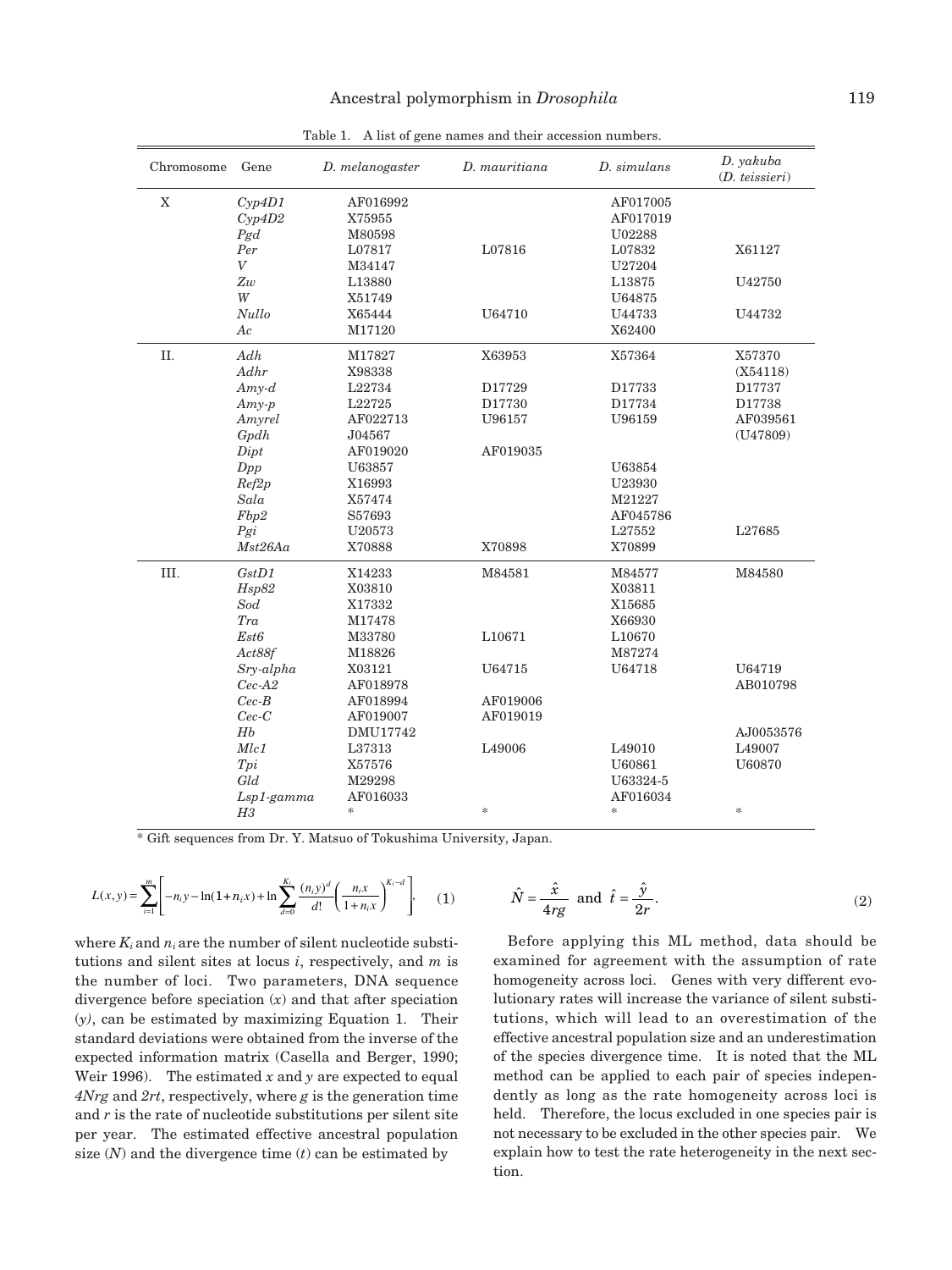For each pair of species, we first estimated the numbers of silent substitutions  $(K_i, i = 1, ..., m)$  and silent sites  $(n_i,$  $i = 1, \dots, m$  at *m* loci. For the number of silent sites, a four-fold degenerate site was always counted as one, but this does not apply to other degenerate sites. We first computed the proportion of transitions at the four-fold degenerate sites for each pair of species. Each two-fold degenerate site was then considered so as to contribute the proportion of transitions to the number of silent sites. This rule was also applied to the three-fold degenerate site (the third codon position of isoleucine). This scheme contrasts with the Nei and Gojobori method (1986) in which they counted each two-fold and three-fold degenerate site as 1/3. Their method does not account for the rate difference between transitions and transversions. For the *cecropin* introns, all sites were considered to be silent. We used the Kimura's two-parameter method (Kimura 1980) to make corrections for multiple-hit substitutions and then obtained the total number of silent substitutions.

A set of data  $(K_i, n_i, i = 1, \ldots, m)$  that exhibited homogeneous rates across loci was applied to the ML method. Since X-linked loci contribute three-fourths of the effective population size for autosomal loci, we replaced  $x$  with  $3x/4$  in Equation 1 when X-linked loci were analyzed.

**Test of the rate heterogeneity across loci**. Takahata and Satta (1997) used the variance-to-mean ratio (dispersion index) of the number of silent substitutions as a measure of rate homogeneity across loci in their study of primates. This ratio presents the degree of the mixture between the Poisson and geometric distributions for the number of silent substitutions. It is, however, not a test statistic that gives a threshold to reject the constant rate hypothesis. Without assuming any distribution for the number of silent substitutions, we employed the  $\chi^2$ , G, and Fisher's exact tests to examine the homogeneous evolutionary rates across loci. The null hypothesis was defined as equal per-site proportion of observed differences across loci in each pair of species. Our purpose was to identify a set of loci that failed to negate this null hypothesis. Two explanations need to be addressed for this hypothesis testing. First, since the number of silent substitutions per site is a function of the proportion of observed differences under the multiple-hit correction model, our test can lead to the same result as testing the equal number of silent substitutions per site across loci. Second, based on our null hypothesis, it is possible to remove loci that may have very different coalescent times despite the evolutionary rate similar to that of other loci. Because of this, our hypothesis testing is conservative, but it is still suitable to identify a set of loci with homogeneous evolutionary rates. The details of these three tests are described in the Appendix. The Fisher's exact test provides more accurate results for small samples and the G test is closer to the approximated distribution than the  $\chi^2$  test because of its additive property (Weir, 1996). If the null hypothesis is rejected by one of the tests, it determines the rate heterogeneity across loci in this data set. A new set of loci is then formed by eliminating a locus that shows the highest value in the  $\chi^2$  test (the locus with the highest  $X_i^2$  in Appendix). We repeated these three tests until all three tests yielded nonsignificant results. For the Fisher's exact test, it is computationally difficult to survey all possible configurations for a fixed total number of silent differences when we have more than two loci. Thus, we carried out a Markov chain procedure (Raymond and Rousset, 1995). The algorithm of this Markov chain approach is described in the Appendix. For the final set of loci, we computed its dispersion index by

$$
\hat{S} = \frac{\sum K_i (K_i -) (\sum n_i)^2}{(\sum K_i)^2 \sum n_i^2}.
$$
\n(3)

To investigate possible causes of the rate heterogeneity in the *D. melanogaster* subgroup, we compared the GC content and codon usage bias to the rate of silent substitutions at the intersepecific level. For coding regions, the GC content was computed at the third codon position, because most, if not all, nucleotide changes at the third codon position are synonymous. For introns, we counted the number of Gs and Cs in the sequence. For the codon usage bias, we calculated the effective number of codons (ENC) (Wright, 1990; Powell and Moriyama, 1997), which is analogous to the effective number of alleles (Crow and Kimura, 1970). The ENC ranges from 20 to 61 and is correlated negatively with the codon usage bias. When all codons are used equally, the ENC should reach 61 (Wright, 1990).

# **RESULTS**

Overall, 39 orthologous loci were surveyed. Of these, 30 are autosomal loci, and 9 are X-linked loci (Table 1). The proportion of transitions at the four-fold degenerate sites for each species pair is approximately 0.5 (Table 2). Therefore, to obtain the number of silent sites  $(n_i)$ , we counted each two- and three-fold degenerate site as 1/2. Given the number of silent sites  $(n_i)$ , we estimated the number of silent substitutions  $(K_i)$  by Kimura's (1980) two-parameter model (Table 3). The numbers of nucleotide substitutions and silent sites for *amylase* (*Amy*) gene are a combination for the *amylase-distal* (*Amy-d*) and *amylase-proximal* (*Amy-p*) genes. For each locus, the comparison between *D. melanogaster* and *D. yakuba* always yielded a greater number of silent substitutions than did the other two comparisons.

The distribution of silent substitutions per site for each species pair is presented by a box plot (Figure 1). A rela-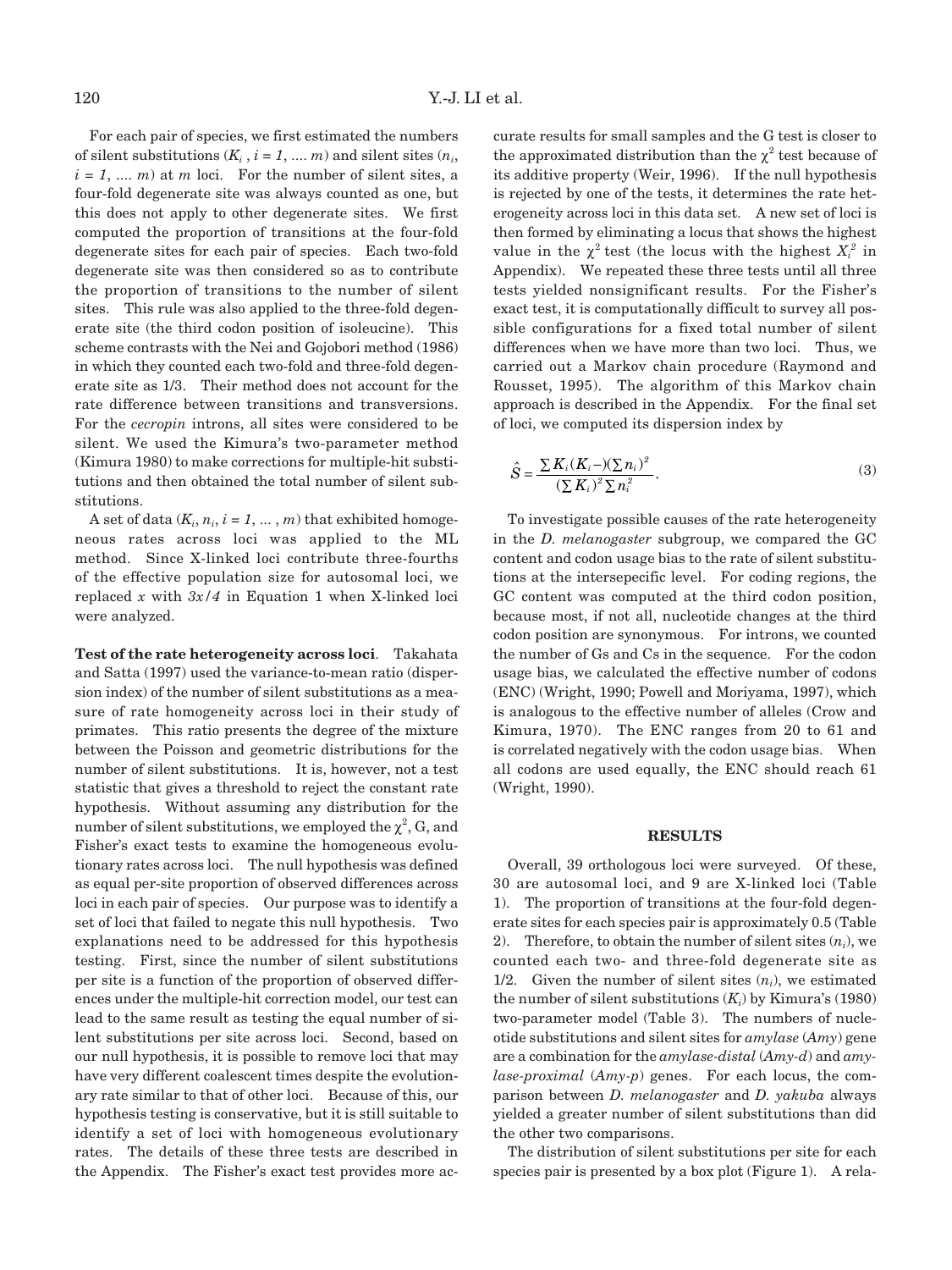| D. melanogaster<br>VS. | No. of Loci<br>Tv<br>Ts |     | Total No.<br>of sites | $Ts/(Ts+Tv)^*$ |      |
|------------------------|-------------------------|-----|-----------------------|----------------|------|
| D. mauritiana          | 14                      | 116 | 94                    | 2072           | 0.55 |
| D. simulans            | 31                      | 273 | 231                   | 5810           | 0.54 |
| D. yakuba              | 16                      | 228 | 260                   | 2882           | 0.46 |
|                        |                         |     |                       |                |      |

Table 2. The numbers of transitions (Ts) and transversions (Tv) at the four-fold degenerate sites

\* The proportion of transitions at the four-fold degenerate sites.

Table 3. The numbers of silent nucleotide substitutions (*Ki*) and silent site (*ni*) for each locus in each pair of species (written as  $K_i(n_i)$ ).

|                     |                  | D. melanogaster        | D. melanogaster | D. melanogaster |
|---------------------|------------------|------------------------|-----------------|-----------------|
|                     | Gene             | <b>VS</b>              | <b>VS</b>       | <b>VS</b>       |
|                     |                  | D. simulans            | D. mauritiana   | D. yakuba       |
| Autosomal           | Amy              | 60 $(755)*$            | 66 (755)*       | 80 (756)        |
|                     | Amyrel           | $53(419)$ *            | 49 (421)        | $92(421)^*$     |
|                     | Mlc1             | $3(.62)*$              | $3(62)*$        | 4(63)           |
|                     | Adh              | $14(211)*$             | $11(211)*$      | 28 (208)*       |
|                     | GstD1            | $10(146)$ <sup>*</sup> | $18(146)$ *     | $19(146)$ *     |
|                     | $Cec-A2$         |                        |                 | $45(211)*$      |
|                     | $Cec-B$          | 4(109)                 |                 |                 |
|                     | $Cec-C$          | 18 (120)               |                 |                 |
|                     | Dpp              |                        | 19(465)         |                 |
|                     | Hsp82            |                        | $13(275)*$      |                 |
|                     | Act88f           |                        | $15(291)$ *     |                 |
|                     | Pgi              |                        | $26(431)^*$     | $91(430)*$      |
|                     | Hb               |                        |                 | $101(555)*$     |
|                     | Gpdh             |                        | $14(200)*$      | $31(201)*$      |
|                     | Ref2p            |                        | $33(460)*$      |                 |
|                     | Sala             |                        | 18 (108)        |                 |
|                     | Fbp2             |                        | $18(155)*$      |                 |
|                     | Sod              |                        | $12(120)*$      |                 |
|                     | Tra              |                        | 23 (140)        |                 |
|                     | Est6             | 49 (408)*              | 50 (408)        |                 |
|                     | Sry-alpha        | 47 (381)*              | 49 (383)        | 120 (379)       |
|                     | Adhr             |                        |                 | 65 (200)        |
|                     | Dipt             | $9(.78)$ *             |                 |                 |
|                     | Mst26Aa          | 32 (218)               | 35(221)         |                 |
|                     | Tpi              |                        | $16(195)*$      | $29(195)*$      |
|                     | $Lsp1$ -gamma    |                        | 66 (489)        |                 |
|                     | Η3               | $12(111)*$             | $12(111)*$      | $29(111)*$      |
|                     | Gld              |                        | $53(545)$ *     |                 |
| X-linked            | Ac               |                        | $16(142)^*$     |                 |
|                     | Cyp4d1           |                        | 42 (396)*       |                 |
|                     | Cyp4d2           |                        | $42(379)*$      |                 |
|                     | Pgd              |                        | $50(376)*$      |                 |
|                     | Nullo            | $15(134)$ *            | $13(135)*$      | 67 (134)        |
|                     | $\boldsymbol{V}$ |                        | $42(293)*$      |                 |
|                     | W                |                        | $62(560)*$      |                 |
|                     | Per              | 56 (419)*              | 46 (420)*       | 125(421)        |
|                     | Zw               |                        | 36 (389)*       | 51 (389)        |
|                     |                  |                        |                 |                 |
| Dispersion Index ** |                  | 0.99                   | 1.04            | 1.06            |

\* The largest set of loci that show no rate heterogeneity.

\*\* It is computed for the loci with asterisk.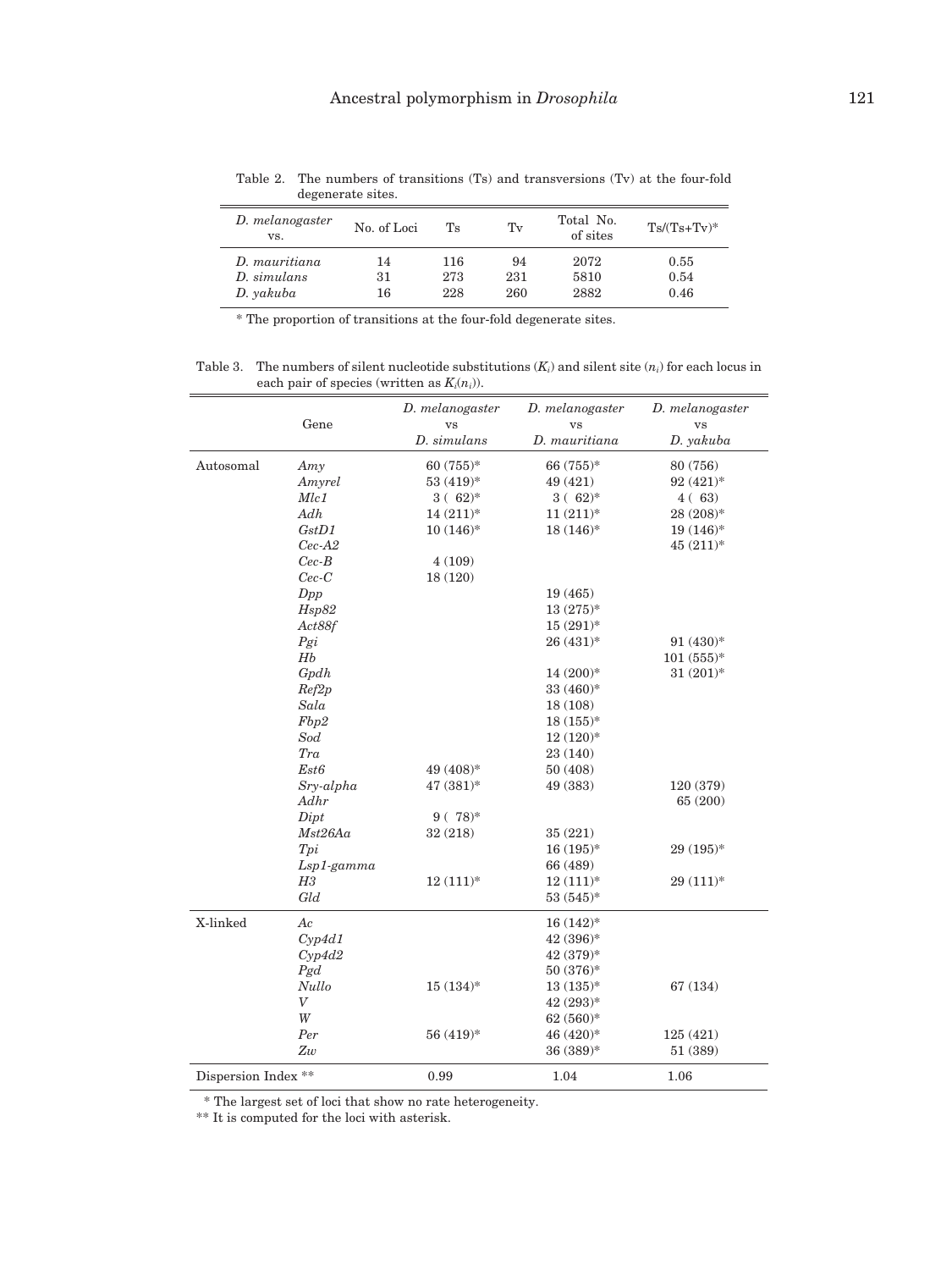

Fig. 1. The distribution of silent substitutions for each pair of species. The box in a boxplot contains the middle half of the data and the whiskers extending from the box reach to the maximum and minimum of the data.



Fig. 2 The correlation between silent substitution rates (*k*) and the GC content of all autosomal loci in each pair of species. A negative correlation pattern is observed in each plot. The correlation coefficients are -0.68, -0.73, and -0.78 for the comparisons of *D. melanogaster* to *D. mauritiana*, *D. simulans*, and *D. yakuba*, respectively.

tively large standard deviation (SD) was observed for each pair of species. For instance, the standard deviation for 16 loci of *D. melanogaster* and *D. yakuba* was as high as 0.109. This indicates a wide range of per site silent substitutions in the *D. melanogaster* subgroup. Therefore, it is necessary to test the rate heterogeneity across loci. The final set of loci, which was not rejected by the three statistical tests we used, consists of 11, 23, and 9 pairs of DNA sequences for the comparison of *D. melanogaster* with *D. mauritiana*, *D. simulans*, and *D. yakuba*, respectively (Table 3). Their dispersion indexes obtained from Equation 3 are close to 1 (Table 3), which indicates that the distribution of the number of silent substitutions in the final set of loci is close to the Poisson distribution.

A negative correlation between the GC content and the number of silent substitutions per site from all autosomal loci was observed in all three species pairs (Figure 2). Their correlation coefficients ranged from -0.78 to -0.67. The lower the GC bias, the larger the number of silent substitutions per site. Furthermore, the relationship between ENC and the GC content was examined. Owing to the limited number of loci used for *D. melanogaster*-*D. mauritiana* and *D. melanogaster*-*D. yakuba*, only *D. melanogaster*-*D. simulans* shows a clear relationship between ENC and the GC content. The ENC peaks at approximately 50% GC content and decreases as the GC content moves away from 50% (Figure 3). The molecular mechanism that affects the relationships among codon usage bias, GC content, and rate of silent substitution in a gene is still not clear. We discuss more on this point in the next section.

The maximum likelihood estimates of *x* and *y* for each pair of species and their standard deviations are given in Table 4. We also include the overall mean nucleotide diversity of 24 loci in *D. melanogaster* from Moriyama and Powell (1996), which can be interpreted as the estimate of



Fig. 3. The correlation between the effective number of codons (ENC) and the GC content from all loci between *D. melanogaster* and *D. simulans* in Table 1.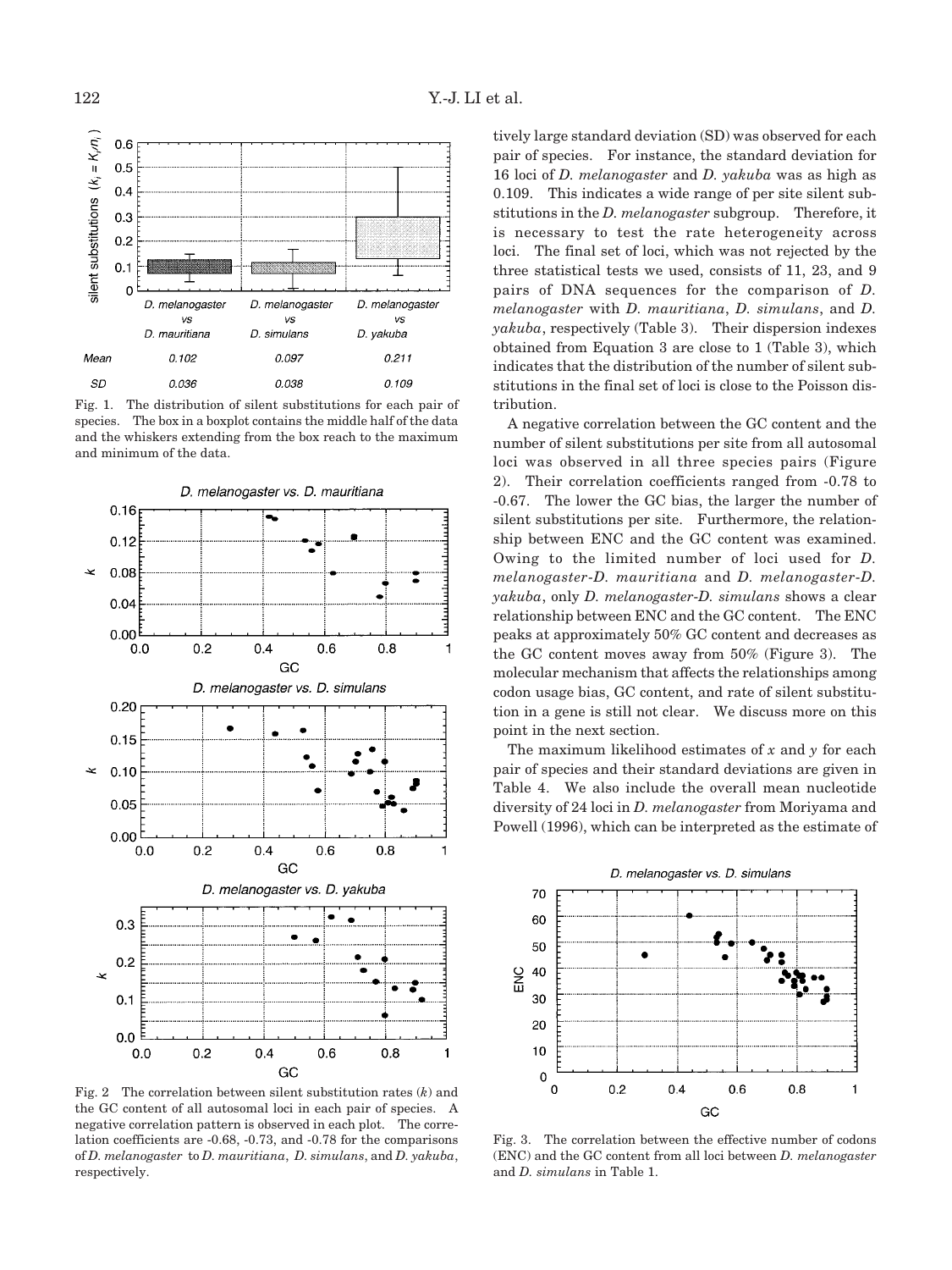*x* in the extant *D. melanogaster* population. Assuming a constant rate of nucleotide substitution during evolution, we can further infer the species divergence time and the effective ancestral population size from these maximum likelihood estimates (Equation 2). To do so, we must know the evolutionary rate of silent substitutions in the *D. melanogaster* subgroup. Owing to the lack of fossil records, it is generally difficult to calibrate the evolutionary rate in insects. However, various rates of silent substitutions per site per year have been suggested previously for *Drosophila*, and they are within the two-fold range from  $1 \times 10^{-8}$  to  $2 \times 10^{-8}$  (Moriyama, 1987; Caccone *et al.*, 1988; Sharp and Li, 1989; Russo *et al*., 1995). If the divergence time between *D. melanogaster* and *D. simulans* is 2 to 3 mya as suggested by Lemeunier *et al*. (1986), the evolutionary rate of silent substitutions is between  $1.2 \times$  $10^{-8}$  and  $1.8 \times 10^{-8}$  per site per year based on our ML estimate of  $y$  between these two species. Here, we used an intermediate rate  $1.6 \times 10^{-8}$  (Sharp and Li, 1989) to estimate the species divergence time and the effective ancestral population sizes. Both *D. mauritiana* and *D. simulans* show similar species divergence times from *D. melanogaster* (2.7 ± 0.4 mya and 2.3 ± 0.3 mya, respectively). The divergence time of *D. yakuba* from *D. melanogaster* is estimated to be  $5.1 \pm 0.8$  mya, which is about twice that between *D. simulans* and *D. melanogaster*.

The effective ancestral population size (*N*) reflects the demographic history between *t*/*g* and *t*/*g*+*2N* generations ago.  $\;$  Table 4 shows  $Ng$  to be  $3.1 \!\times\! 10^5, 3.9 \!\times\! 10^5,$  and  $3.3 \!\times\!$ 10<sup>5</sup> for the ancestral lineage of *D. mauritiana*, *D. simulans*, and *D. yakuba*, respectively, always compared with *D. melanogaster*. Given the same evolutionary rate  $(1.6 \times 10^{-8})$ , the value of *Ng* in extant *D. melanogaster* is estimated as  $2.0 \times 10^5$ .

In Figure 4, the 90% confidence intervals of *x* and *y* are indicated by the innermost line in the contour plots of the log likelihood function from Equation 1. The rest of contour lines are rather arbitrary. Owing to the limited number of samples, only the plot for *D. melanogaster*-*D. simulans* shows reasonable confidence intervals for *x* and *y*, while the other two plots show rather large confidence intervals. The standard deviations of *x* and *y* also explain the discrepancies among the widths of their confidence intervals from all species pairs (Table 4). For instance, the standard deviations of *x* and *y* for *D. melanogaster*-*D. simulans* were estimated as 0.012 and 0.009, respectively, which are the smallest estimates among three species pairs. It is consistent to the narrow confidence intervals of *x* and *y* observed in this species pair. We also observed

Table 4. Summary of maximum likelihood estimates.

| D. melanogaster<br>VS. | $x(SD(x))^1$    | $\gamma$ $(SD(\gamma))^2$ | x/0.013 | v/0.072 | Divergence<br>time $(SD)^3$ | Ng                |
|------------------------|-----------------|---------------------------|---------|---------|-----------------------------|-------------------|
| D. melanogaster        | 0.013           |                           |         |         |                             | $2.0\times10^5$   |
| D. mauritiana          | (0.015)<br>0.02 | 0.085(0.014)              | $1.5\,$ | 1.2     | 2.7(0.44)                   | $3.1 \times 10^5$ |
| D. simulans            | 0.025(0.012)    | 0.072(0.009)              | $1.6\,$ |         | 2.3(0.28)                   | $3.9 \times 10^5$ |
| D. yakuba              | 0.021(0.024)    | 0.164(0.025)              | $1.6\,$ | 2.3     | 5.1(0.78)                   | $3.3 \times 10^5$ |

1 ML estimates of the DNA divergence before speciation  $(x)$  and its standard deviation  $(SD(x))$ .

2 ML estimates of the DNA divergence after speciation (*y*) and its standard deviation (SD(*y*)).

3 The divergence times and their standard deviations are in units of million years.



D. melanogaster vs. D. simulans

### D. melanogaster vs. D. mauritiana





Fig. 4. Contour plots of the log likelihood function of  $x = 4Nrg$  (abscissa) and  $y = 2rt$  (ordinate) in Equation 1. The 90% confidence interval is depicted by the innermost contour line. It can reflect the 90% confidence intervals of *x* and *y*. Log likelihood values of all other contour lines are arbitrary.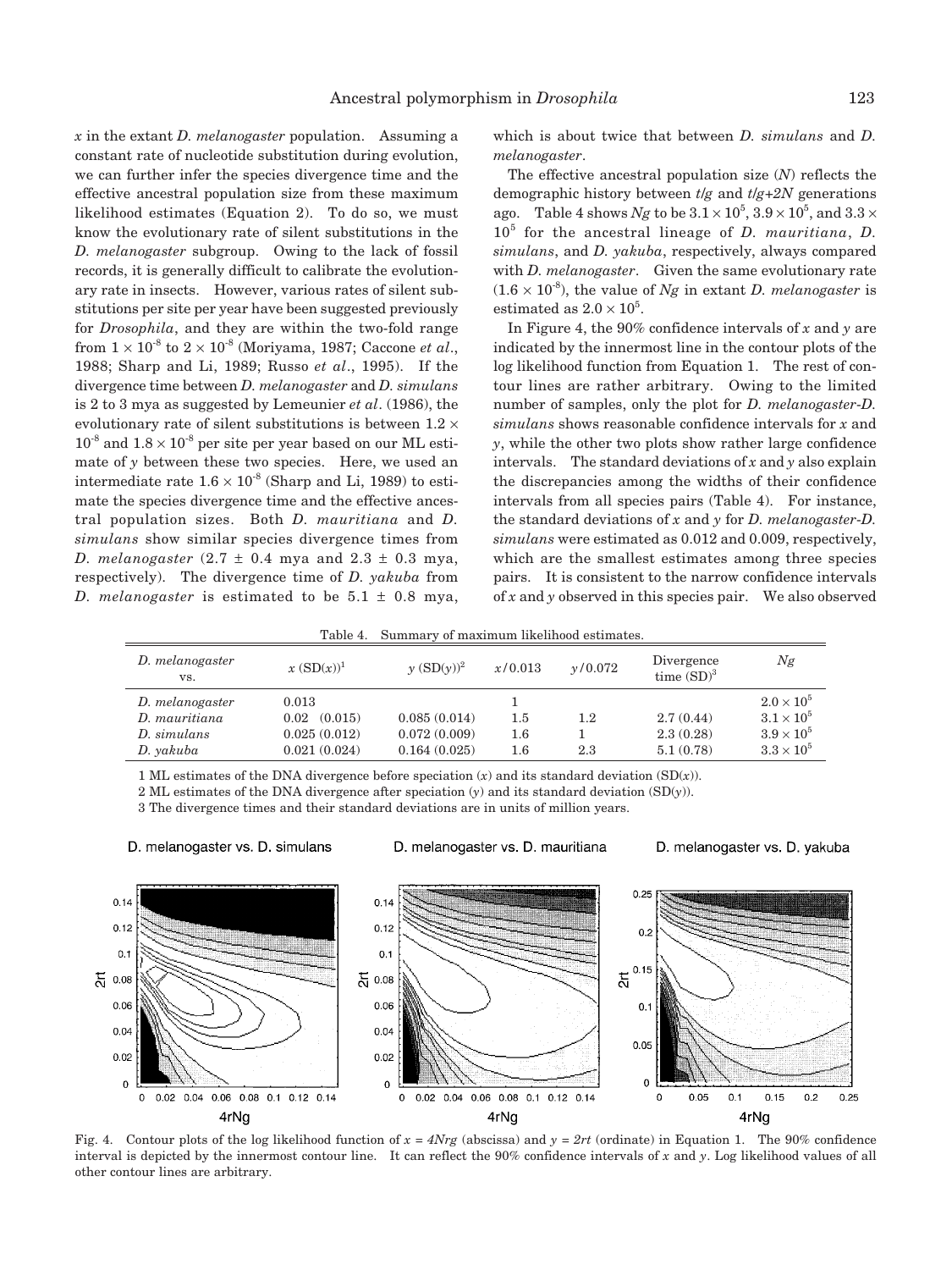a pattern of which the confidence intervals of *x* from all three species pairs overlap with each other and the confidence interval of *y* for *D. melanogaster*-*D. simulans* is within that for *D. melanogaster*-*D. mauritiana*. Further, the upper and lower limits of *y* between *D. melanogaster* and *D. yakuba* are roughly twice larger than those between *D. melanogaster* and *D. simulans*, which is congruent with the relationship of the ML estimates of *y* between these two comparisons.

#### **DISCUSSION**

In recent years, ancestral polymorphism has been found to be important for phylogenetic studies, particularly among closely related species. Several mathematical models (Takahata, 1986; Takahata *et al*., 1995; Takahata and Satta, 1997; Yang, 1997; Wakely and Hey, 1997) allow us to estimate parameters in the current and ancestral populations. It should be noted that ancestral polymorphism places the time of gene divergence earlier than does the species divergence time. Thus, the ancestral polymorphism should contribute part of the observed sequence divergence. In our data for the *D. melanogaster* subgroup, the extent of ancestral polymorphism is not extensive (about 2%), but it still has some effects on the estimation of the speciation time. For example, the average number of silent substitutions per site in the same set of loci from *D. melanogaste*r and *D. simulans* (Table 4) is 0.091. If we ignore the ancestral polymorphism, the speciation time would have been estimated as 2.8 mya for the same evolutionary rate of  $1.6 \times 10^{-8}$  substitutions per silent site per year. This is slightly greater than our estimate of 2.3 mya based on the ML method, although the difference is not significant. When ancestral polymorphism is substantial, this ML method and other proposed methods may estimate very different species divergence times.

The rates of silent substitutions in *Drosophila* were reported to vary among genes (Sharp and Li, 1989; Moriyama and Gojobori, 1992). Why the rate of silent substitutions differs from locus to locus is less clear. It may be due to differences in genomic regions, codon usage bias, GC content and so on (Li 1997). Our analysis shows a negative correlation between the GC content and the number of silent substitutions per site. The *D. melanogaster* subgroup genes examined tend to have the GC content greater than 50% at the third codon position. From the relationship between ENC and the GC content, the codon usage bias is correlated positively with the GC content of these genes. These results support those of earlier reports (Shields *et al*., 1988; Sharp and Li, 1989; Powell and Moriyama, 1997). Moriyama and Powell (1997) showed that the *Adh* gene has a high GC content. They suggested that T to C changes are expected to predominate over other transition changes.

If A to G or T to C changes occur more frequently than the reverse in *Drosophila*, GC-rich genes should remain stable while GC-poor genes should undergo more nucleotide substitutions (*Sala*, which has the 29% GC content, shows the highest silent substitution rate). Furthermore, relative tRNA abundance was also suggested to be related to synonymous codon preference in *Drosophila* genes (Sharp and Lloyd, 1993; Akashi 1995; Moriyama and Powell, 1997). In prokaryotes, codons recognized by abundant tRNAs are used more frequently than those recognized by less abundant tRNAs (Ikemura, 1981; Osawa, 1995). When G-ending and C-ending codons are favored by abundant tRNAs, the A to G and T to C transitions should occur more frequently than the reverse. This selective constraint on tRNA availability may explain the high GC content in *Drosophila* genes, leading to the rate heterogeneity across loci in these data.

In this study, we employed three testing methods to search for a set of loci that supports the assumption of a constant silent substitution rate across loci in the ML method. An alternative way is to consider the rate variation among loci in the ML method. This allows the original set of data to be used fully. Yang (1997) introduced the Gamma distribution for the evolutionary rate into this ML method. With his modification, one more parameter needs to be considered, which may affect the accuracy of parameter estimations. Furthermore, the estimation of ancestral population size is sensitive to the shape parameter  $(\alpha)$  of the Gamma distribution. It is uncertain what value of the shape parameter is appropriate for use with the *D. melanogaster* subgroup. The other question that can be raised for this modification is the robustness of the Gamma distribution for the evolutionary rates among loci in *Drosophila*. Further investigation is necessary.

From our ML estimates, we can summarize the speciation time estimates (*t*) as follows. First, *D. mauritiana* and *D. simulans* may have diverged from *D. melanogaster* at approximately the same time. The speciation event between *D. simulans* and *D. mauritiana* was reported to have occurred ~770,000 years ago (Wakely and Hey, 1997). Our results support earlier reports that suggested *D. melanogaster* split off from *D. mauritiana* and *D. simulans* before speciation of the latter two (*e. g*. Cariou, 1987). Second, the divergence time between *D. melanogaster* and *D. yakuba* is about two-fold older than that between *D. melanogaster* and *D. simulans*. Our estimate for *D. yakuba* is, however, restricted by a rather small sample size. The upper limit of the confidence interval of *t* in *D. melanogaster*-*D. yakuba* is approximately 10 mya. However, this estimation may well be influenced by the fact that we could use only nine loci for this species pair. The confidence interval should narrow when the sample size increases. Thus, the upper limit of *t* could be less than 10 mya. In contrast to some earlier suggestions (Beverley and Wilson, 1982; Bodmer and Ashburner,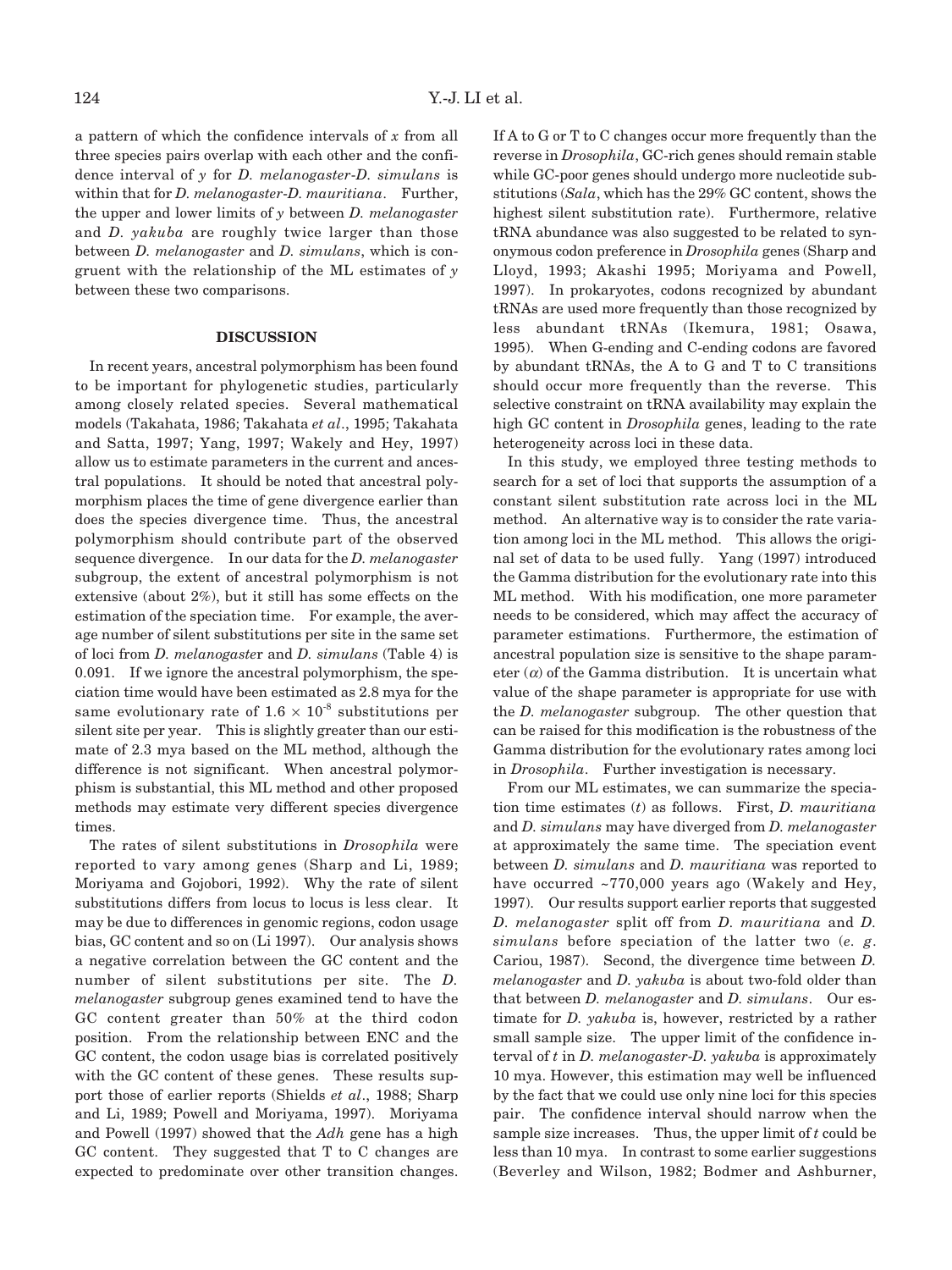1984), we believe that *D. yakuba* did not diverge from *D. melanogaster* more than 10 mya. It should be within the two-fold divergence time between *D. melanogaster* and *D. simulans.*

Whether or not the effective population size remains stable through the evolutionary time is one of interests in the study of molecular evolution. This question can be answered by comparing the effective population sizes for both ancestral and extant populations. In our analysis, the effective population sizes of all three ancestral lineages of *D. melanogaster* were found to be similar. As we described earlier, Table 4 only presents the results of *Ng*. If we assume 10 generations per year  $(g = 0.1)$  for the *D. melanogaster* subgroup (Sawyer and Hartl, 1992), the effective population size (*N*) for each ancestral lineage is ten-fold larger than the values given in Table 4. Comparing three ancestral population sizes of *D. melanogaster* to its extant population size, the bottleneck effect may not have operated during the evolutionary time of *D. melanogaster*. This scenario is different from that of primates, in which the effective ancestral population size of human was at least ten-fold larger than that of the extant population (Takahata and Satta, 1997). Li and Sadler (1991) showed that the nucleotide diversity in humans is of one order of magnitude lower than the diversity in *Drosophila* populations. From this observation and taking into account different evolutionary rates and generation times, we can compute the ratio of the effective population in the contract of the contract of  $\mathbf{u}$ 

the extant human to that in the extant *Drosophila*. Assuming that the nucleotide substitution rate per site per year is  $1 \times 10^{-9}$  and the generation time is 25 years in the human, the ratio of the human to *Drosophila* in effective population size for the extant population is less than 1%. The effective population sizes were estimated as  $10^4$ and  $10<sup>5</sup>$  for the extant human and their ancestral population, respectively (Takahata and Satta, 1997). Thus, our finding that effective population sizes in the extant human is of approximately two order of magnitude lower than that in the extant *D. melanogaster* is consistent with the above ratio. Moreover, our results indicate that the ratio of the human to *D. melanogaster* in the effective ancestral population size is approximately 10%.

On the other hand, *D. simulans* shows different pattern of the demographic history from *D. melanogaster*. Akashi (1995) addressed that *D. simulans* has an about three- to sixfold smaller effective population size than *D. melanogaster*. Combining his finding to our results, *D. simulans* may encounter significant reduction in population size. Therefore, the stability of population size may not be held in the *D. simulans* lineage.

Obviously, the above estimates of species divergence time (*t*) and effective ancestral population size (*N*) depend on the evolutionary rate we used. It is true especially when we discuss the absolute values of *t* and *N*. However, the estimated DNA sequence divergences before and after speciation of each species pair still offers us the same relative *t* and *N* ratios between species pairs (Table 4). For instance, the ratio of *D. melanogaster*-*D. yakuba* to *D. melanogaster*-*D. simulans* in the estimated DNA sequence divergence after speciation is approximately 2 (Table 4). It implies that the twice older divergence time of *D. melanogaster*-*D. yakuba* than that of *D. melanogaster*-*D. simulans* holds true irrespective of the absolute evolutionary rates. As mentioned earlier, various evolutionary rates proposed for *Drosophila* are within a rather small range. Thus, our estimates using the intermediate rate of  $1.6 \times 10^{-8}$  should not be profoundly affected when the real rate becomes available. In fact, the factor that may alter our results most significantly is the number of available orthologous loci. Thus, it is important to gather more DNA sequences for this type of analysis. Because the number of DNA sequences continues to increase in DNA banks, this practice will become feasible in the near future.

We appreciate the comments from Drs. Werner Mayer, Peter Waddell, and Ziheng Yang on the preparation of this manuscript. We also thank Dr. Yoshinori Matsuo for giving us his unpublished H3 sequences. This is contribution no. 9 from the Department of Biosystems Science, Graduate University for Advanced Studies.

# **REFERENCES**

- Akashi, H. (1995) Inferring weak selection from patterns of polymorphism and divergence at "silent" sites in Drosophila DNA. Genetics **139**: 1067–1076.
- Casella, G. and Berger, R. L. (1990) *Statistical Inference*. Wadsworth & Brooks/Cole, Pacific Grove, CA.
- Crow, J. and Kimura, M. (1970) *An Introduction to Population Genetics Theory*. Harper & Row, New York.
- Beverley, S. M. and Wilson, A. C. (1982) Molecular evolution in *Drosophila* and higher Diptera. I. Micro-complement fixation studies of a larval hemolymph protein. J. Mol. Evol. **18**, 251–264.
- Bodmer, M. and Ashburner, M. (1984) Conservation and change in the DNA sequences coding for alcohol dehydrogenase in sibling species of *Drosophila*. Nature **309**, 425–430.
- Caccone, A., Amato, A. D., and Powell, J. R. (1988) Rates and patterns of scnDNA and mtDNA divergence within the *Drosophila melanogaster* subgroup. Genetics **118**, 671–683.
- Cariou, M. L. (1987) Biochemical phylogeny of the eight species in the *Drosophila melanogaster* subgroup, including *D. sechellia* and *D. orena*. Genet. Res. Camb. **50**, 181–185.
- David, J. R, and Capy, P. (1988) Genetic variation of *Drosophila melanogaster* natural populations. Trends Genet. **4 (4),** 106– 111.
- Fisher, R. A. (1935) The logic of inductive inference. J. Roy. Stat. Soc. **98**, 39–54.
- Fuerst, P. A., Chakraborty, R., and Nei, M. (1977) Statistical studies on protein polymorphism in natural populations. I. Distribution of single locus heterozygosity. Genetics **86**, 455–483.
- Hamblin, M. T., and Aquadro, C. F. (1996) High nucleotide sequences variation in a region of low recombination in *Droso-*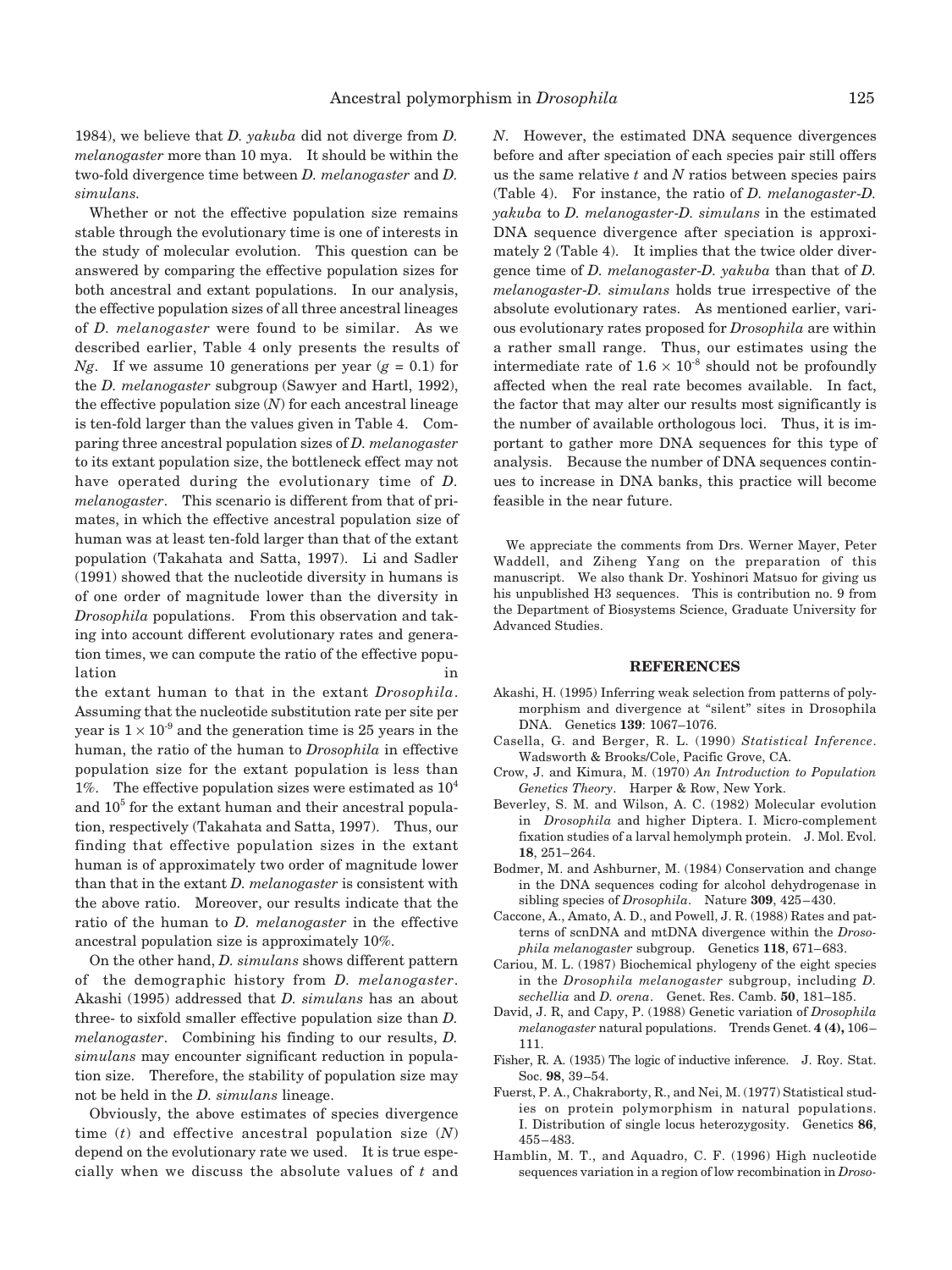*phila simulans* is consistent with the background selection model. Mol. Biol. Evol. **13**, 1133–1140.

- Ikemura, T. (1981) Correlation between the abundance of *Escherichia coli* transfer RNAs and the occurrence of the respective codons in its protein genes: a proposal for a synonymous codon choice that is optimal for the *E. coli* translation system. J. Mol. Biol. **151**, 389–409.
- Lachaise D., Cariou, M. L., David, J. R., Lemeunier, F., Tsacas, L., and Ashburner, M. (1988) Historical biogeography of the *Drosophila melanogaster* species subgroup. Evol. Biol. **22**, 159–225.
- Lemeunier, F. and Ashburner, M. (1976) Relationships within the *melanogaster* species subgroup of the genus *Drosophila* (*Sophophora*). II. Phylogenetic relationships between six species based upon polytene chromosome banding sequences. Proc. R. Soc. Lond. B. Biol. Sci. **193 (1112)**, 275–294.
- Lemeunier F., David, J. R., Tsacas, L., and Ashburner, M. (1986) The *melanogaster* species group. Vol 3e, pp. 147–256 in *The Genetics and Biology of Drosophila*, edited by Ashburner, M. , Thompson, J. N. Jr., and Carson, H. L. Academic Press, New York.
- Li, W.-H. and Sadler, L. A., (1991) Low nucleotide diversity in man. Genetics **129,** 513–523.
- Li, W.-H. (1997) *Molecular Evolution*, Sinauer, Massachusetts.
- Kimura, M., (1980) A simple method for estimating evolutionary rate of base substitutions through comparative studies of nucleotide sequences. J. Mol. Evol. **16**, 111–120.
- Moriyama, E. (1987) Higher rates of nucleotide substitution in *Drosophila* than in mammals. Jpn. J. Genet. **62**, 139–147.
- Moriyama, E. N. and Gojobori, T. (1992) Rates of synonymous substitution and base composition of nuclear genes in *Drosophila*. Genetics **130**, 855–864.
- Moriyama, E. N. and Powell, J. R. (1996) Intraspecific nuclear DNA variation in *Drosophila*. Mol. Biol. Evol. **13**, 261–277.
- Moriyama, E. N. and Powell, J. R. (1997) Synonymous substitution rates in *Drosophila*: Mitochondrial versus nuclear genes. J. Mol. Evol. **45**, 378–391.
- Nei, M. and Graur, D. (1983) Extent of protein polymorphism and the neutral mutation theory. Evol. Biol. **17**, 73–113.
- Nei, M. and Gojobori, T. (1986) Simple methods for estimating the numbers of synonymous and nonsynonymous nucleotide substitutions. Mol. Biol. Evol. **3**, 418–426.
- Nei, M. (1987) *Molecular Evolutionary Genetics*. Columbia Univ. Press, New York.
- Osawa, S. (1995) *Evolution of the Genetic Code*. Oxford, New York.
- Powell, J. R., Caccone, A., Amato, G. D., and Yoon, C. (1986) Rates of nucleotide substitution in *Drosophila* mitochondrial DNA and nuclear DNA are similar. Proc. Natl. Acad. Sci. USA **83**, 9090–9093.
- Powell, J. R. and Moriyama, E. N. (1997) Evolution of codon usage bias in *Drosophila*. Proc. Natl. Acad. Sci. USA **94**, 7784–7790.
- Raymond, M. and Rousset, F. (1995) An exact test for population differentiation. Evolution **49**, 1280–1283.
- Russo, C. A., Takezaki, N. and Nei, M. (1995) Molecular phylogeny and divergence time of *Drosophilid* species. Mol. Biol. Evol. **12**, 391–404.
- Sawyer, S. A. and Hartl, D. L. (1992) Population genetics of polymorphism and divergence. Genetics **132**, 1161–1176.
- Sharp, P. M. and Li, W.-H. (1989) On the rate of DNA sequence evolution in *Drosophila*. J. Mol. Evol. **28**, 398–402.
- Sharp, P. M. and Lloyd, A. T. (1993) Codon usage, pp. 378–397 in *An Atlas of Drosophila Genes*: *Sequences and Molecular Features*, edited by G. Maroni. Oxford Univ. Press, New York.
- Shields, D. C., Sharp, P. M., Higgins, D. G., and Wright, F. (1988)

"Silent" sites in *Drosophila* genes are not neutral: Evidence of selection among synonymous codons. Mol. Biol. Evol. **5**, 704–716.

- Sokal, R. R. and Rohlf, F. J. (1981) *Biometry*. 2nd edition, W. H. Freeman and Company, New York.
- Stephens, J. C. and Nei, M. (1985) Phylogenetic analysis of polymorphic DNA sequences at the Adh locus in *Drosophila melanogaster* and its sibling species. J. Mol. Evol. **22**, 289– 300.
- Takahata, N. and Satta, Y. (1997) Evolution of the primate lineage leading to modern humans: phylogenetic and demographic inferences from DNA sequences. Proc. Natl. Acad. Sci. USA **94**, 4811–4815.
- Takahata, N., Satta, Y. and Klein, J. (1995) Divergence time and population size in the lineage leading to modern humans. Theor. Pop. Biol. **48**, 198–221.
- Takahata, N., (1986) An attempt to estimate the effective population size of the ancestral species common to two extant species from which homologous genes are sequenced. Genet. Res. **48**, 187–190.
- Thompson, J. D., Higgins, D. G., and Gibson, T. J. (1994) CLUSTAL W, Nucleic Acids Res. **22**, 4673–4680.
- Wakely, J. and Hey, J. (1997) Estimating ancestral population parameters. Genetics **145**, 847–855.
- Weir, B. (1996) *Genetic Data Analysis*. Sinauer, Massachusetts.
- Wright, F. (1990) The 'effective number of codons' used in a gene. Gene **87**, 23–29.
- Yang, Z. (1997) On the estimation of ancestral population sizes of modern humans. Genet. Res. Camb. **69**, 111–116.
- Zouros, E. (1979) Mutation rates, population size and amounts of electrophoretic variation of enzyme loci in natural populations. Genetics **92**, 623–646.

#### **APPENDIX**

We denote the number of observed differences as  $d_i$  and the number of silent sites as  $n_i$  at locus *i*. To test the rate homogeneity across loci, we hypothesize the null hypothesis as  $H_0$ :  $p_1 = p_2 = ... = p_m = p$ , where  $p_i = d_i/n_i$  for locus *i*. Three test statistics are described in the following. A computer program written in ANSI C is available upon request.

1.  $\chi^2$  test : The data structure here can be written as a simple  $m \times 2$  contingency table. The expected number of nucleotide differences is computed by

$$
\overline{d_i}=E(d_i)=n_i\times\frac{d}{n},
$$

where  $d$  is the sum of  $d_i$ . We can compute the following statistic which is approximated to  $\chi^2$  distribution with m-*1* degree of freedom,

$$
X^{2} = \sum_{i=1}^{m} X_{i}^{2} = \sum_{i=1}^{n} \frac{(d_{i} - \overline{d_{i}})^{2}}{\overline{d_{i}}^{2}} \sim \chi^{2_{m-1}}.
$$

If  $X^2$  is greater than  $\chi^2_{m-l}$  at 5% level, the null hypothesis is rejected.

2. **G test** : For any one of loci, the probability of having  $d_i$  silent nucleotide differences actually follows the binomial distribution. Under the assumption of locus inde